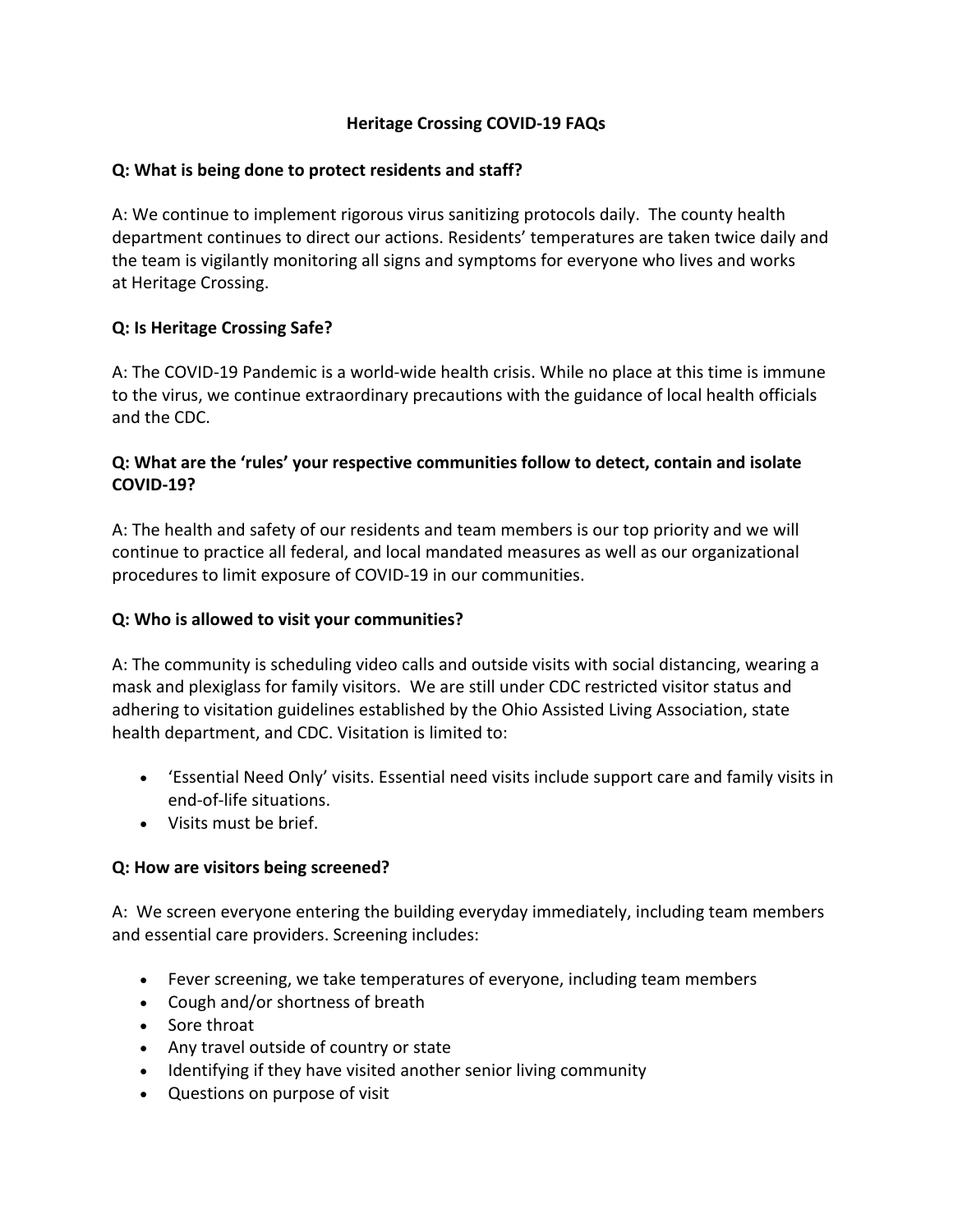• Once screening is complete, visitors must wash hands before visiting residents and after leaving the community

# **Q: What are residents doing to stay positive and connected**

A: Maintaining a positive attitude is crucial. Positivity begets positivity. We encourage our team member to stay positive and imbue residents with positivity. We are also encouraging residents to:

- Continue to be social and actively engaged at safe social distances for example hallway BINGO, hallway exercising and trivia
- Communicate with loved ones through texts, emails and social media. We're encouraging community members to post photos on Facebook and tag everyone they want to see the photo
- We're leveraging technology (FaceTime, Zoom, Skype, Facebook, Instagram, emails and text) to connect residents with loved ones outside the community and with each other. Examples include:
	- o Virtual visits
	- o Bible study
	- o Playing and listening to music performances
	- o Message board photos
- For residents who don't know how to use/unable to use technologies, families can sign up for a team member to assist their loved one to use virtual visit technologies.
- We're encouraging folks to drop off a favorite pre-packaged food item or card. These will be wiped with EPA-approved disinfectant wipes before being delivered. We're also encouraging:
- Writing notes to each other, to family and team members
- Enlist internal and external groups/committees church, book clubs, knitters to do a card shower for residents and team members
- Continuing Pen Pals programs letters and notes back and forth between students and residents
- Musical performances/poetry outside resident windows

# **Q: Can you describe your training protocols?**

A: CLC/CLS already conducts extensive yearly training for all team members in managing infections and preventing the spread of infectious diseases. These protocols are multidisciplinary and prescriptive to prevention, containment and how to stop the spread of the disease should it occur.

All communities are following a special set of coronavirus-specific policies and procedures modeled after our very successful flu and norovirus protocols. Training and protocols include: